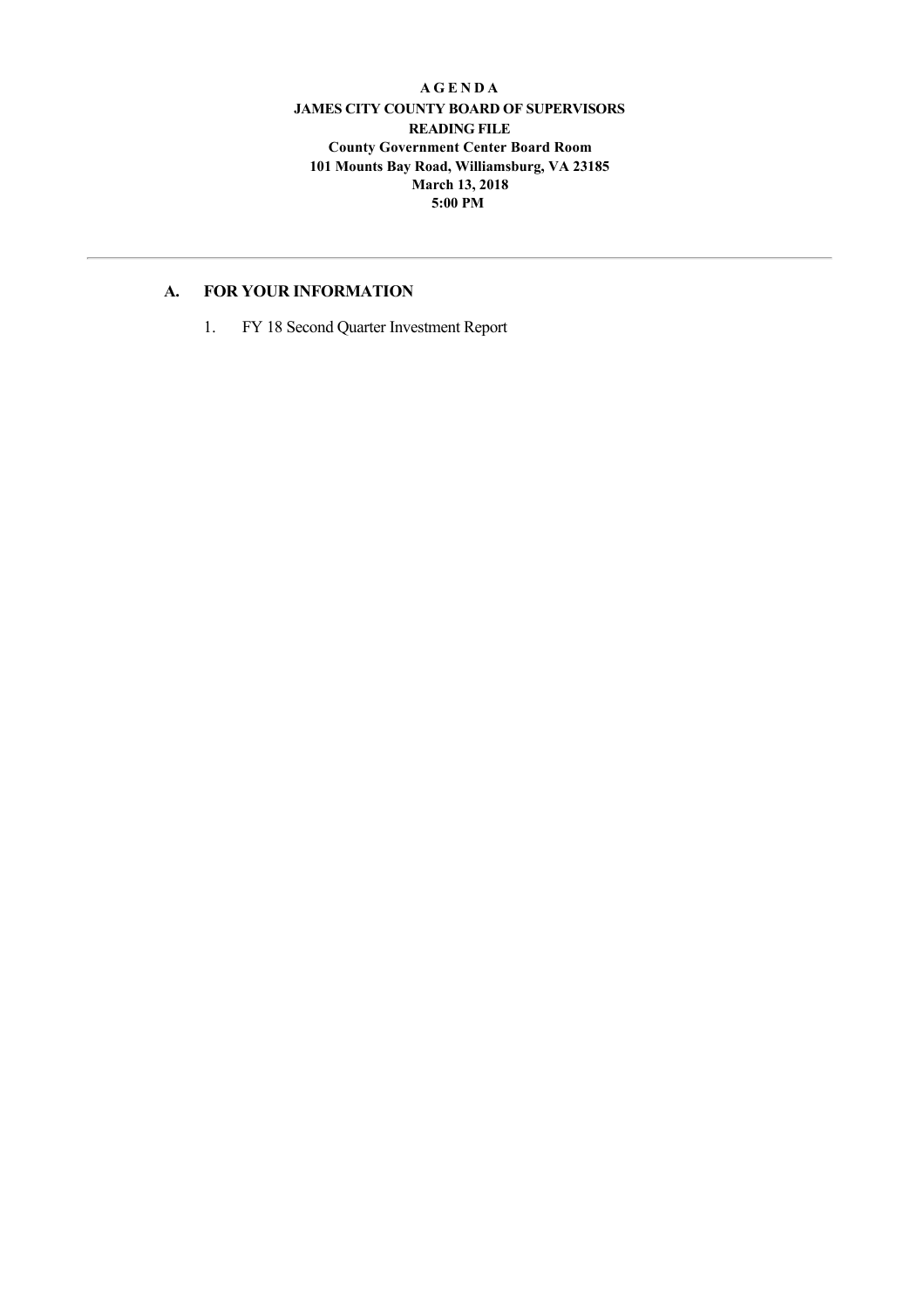## **ITEM SUMMARY**

DATE: 3/13/2018

TO: The Board of Supervisors

FROM: Jenni Tomes, Treasurer

SUBJECT: FY 18 Second Quarter Investment Report

# **ATTACHMENTS:**

|   | Description           | Type       |
|---|-----------------------|------------|
| D | Memorandum            | Cover Memo |
| D | Attachment 1 - Report | Exhibit    |

## **REVIEWERS:**

| Department             | Reviewer        | Action   | Date                  |
|------------------------|-----------------|----------|-----------------------|
| <b>Board Secretary</b> | Fellows, Teresa | Approved | $2/26/2018 - 9:43$ AM |
| <b>Board Secretary</b> | Fellows, Teresa | Approved | $3/6/2018 - 9:18$ AM  |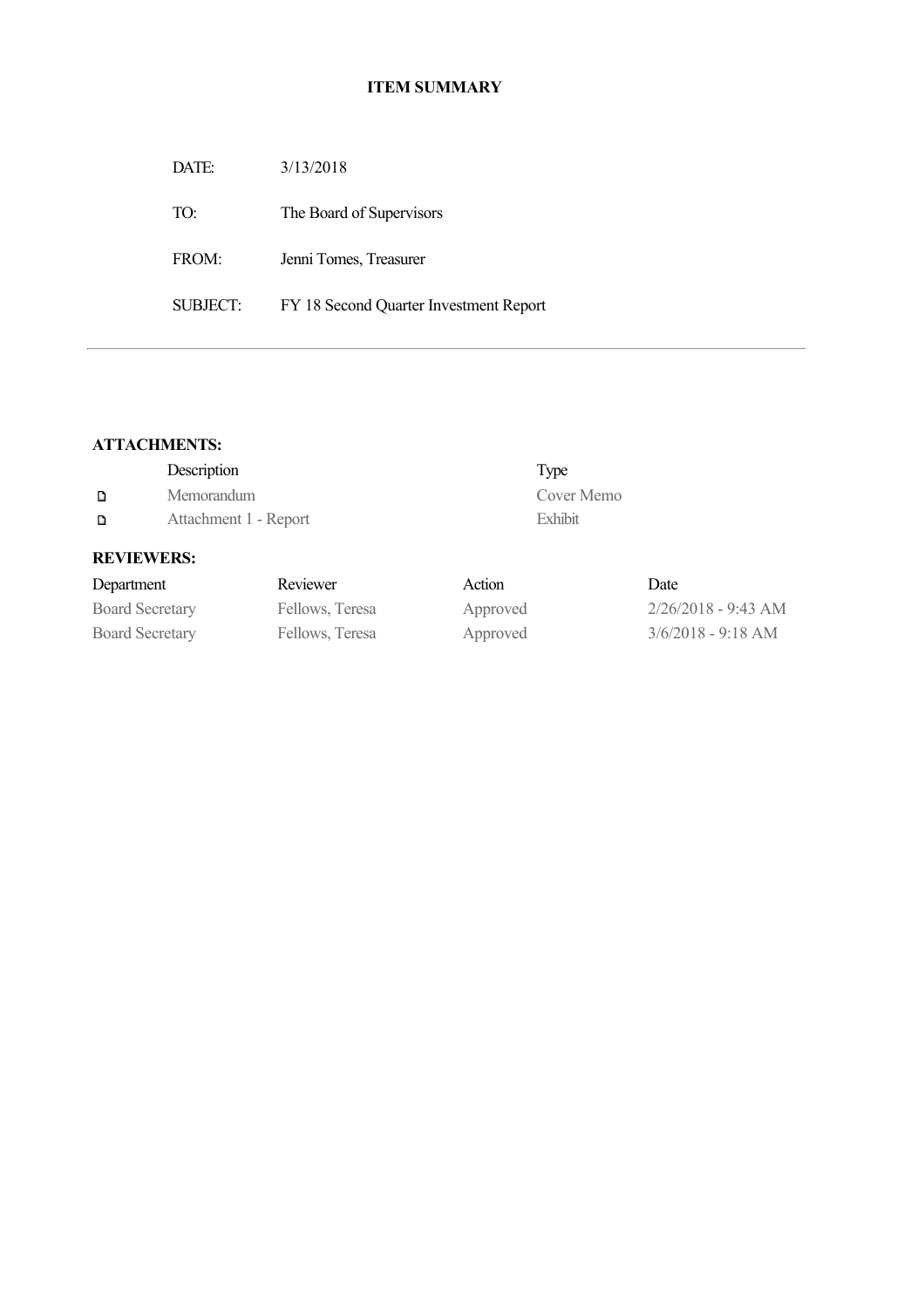#### **M E M O R A N D U M**

DATE: March 13, 2018

TO: The Board of Supervisors

FROM: Jennifer Tomes, Treasurer

SUBJECT: Investment Summary for FY18 2nd Quarter

Attached you will find information related to the County's investment portfolio as of December 31, 2017. Items of note include the increase in the amount being invested as \$2 million was added to the portfolio in December 2017. Additionally, changes were made to the investment policy based on recommendations from PFM Asset Management, LLC; the County's investment management provider. These changes allowed for a more diverse portfolio as evidenced in the bar chart showing the portfolio composition. Funds will continue to be added to the portfolio each tax cycle, based on a comprehensive cash flow analysis.

Attachment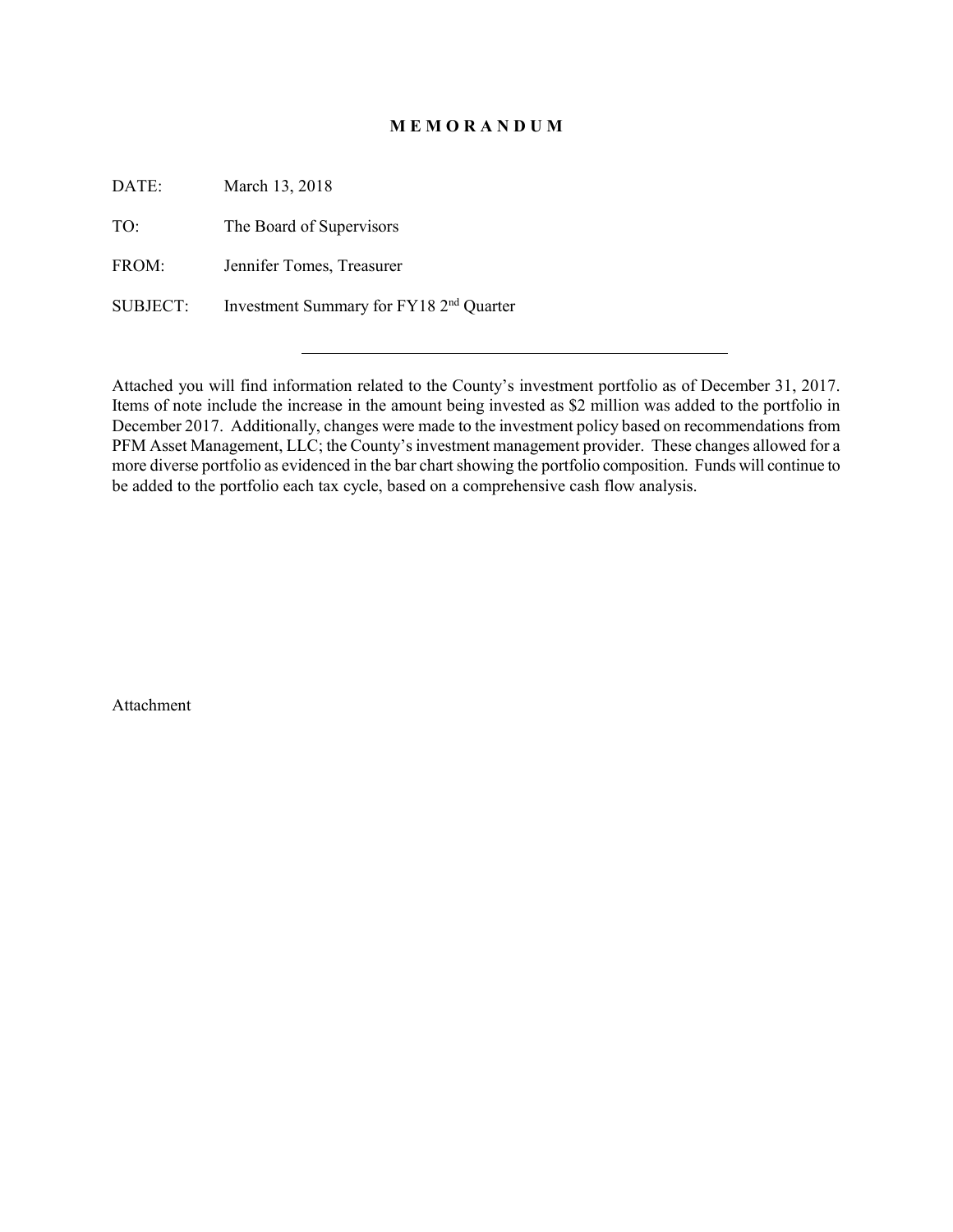## **For the Quarter Ended December 31, 2017**

#### *JAMES CITY COUNTY*



*\* An average of each security's credit rating assigned a numeric value and adjusted for its relative weighting in the portfolio.*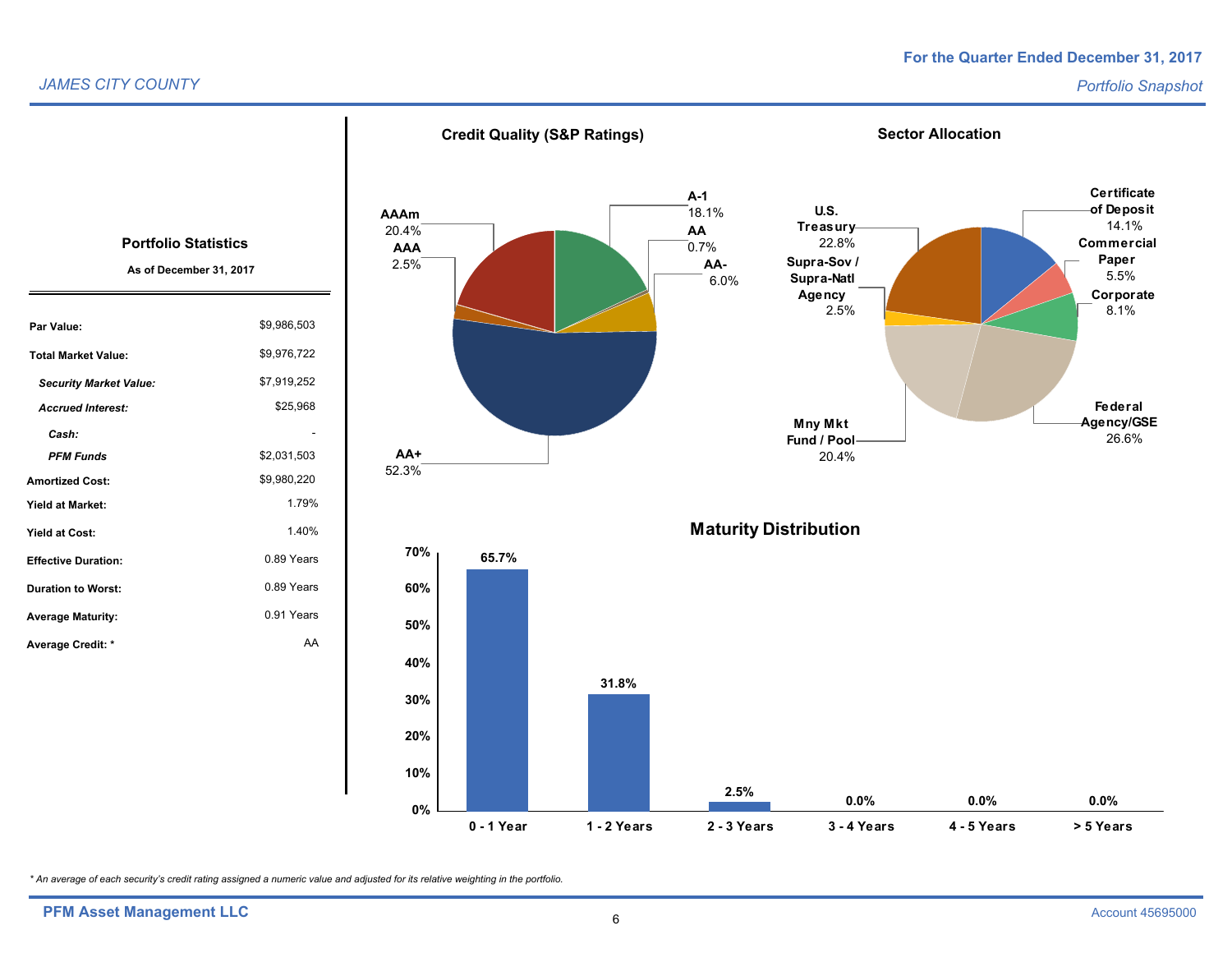# **Sector Allocation**

|                               | December 31, 2017 |            | September 30, 2017 |            | June 30, 2017 |            | March 31, 2017 |            |
|-------------------------------|-------------------|------------|--------------------|------------|---------------|------------|----------------|------------|
| <b>Sector</b>                 | MV (\$MM)         | % of Total | MV (\$MM)          | % of Total | MV (\$MM)     | % of Total | MV (\$MM)      | % of Total |
| <b>Federal Agency/GSE</b>     | 2.7               | 26.6%      | 2.3                | 28.5%      | 1.7           | 21.0%      | 1.2            | 20.9%      |
| U.S. Treasury                 | 2.3               | 22.8%      | 2.2                | 28.1%      | 4.0           | 49.8%      | 3.0            | 50.2%      |
| Mny Mkt Fund / Pool           | 2.0               | 20.4%      | 0.0                | 0.1%       | 0.0           | 0.2%       | 0.0            | 0.1%       |
| <b>Certificate of Deposit</b> | 1.4               | 14.1%      | 1.4                | 17.6%      | 1.0           | 12.6%      | 0.8            | 14.4%      |
| Corporate                     | 0.8               | 8.1%       | 0.7                | 8.2%       | 0.7           | 8.2%       | 0.4            | 6.8%       |
| <b>Commercial Paper</b>       | 0.5               | 5.5%       | 1.1                | 14.4%      | 0.6           | 8.2%       | 0.4            | 7.6%       |
| Supra-Sov / Supra-Natl Agency | 0.2               | 2.5%       | 0.2                | 3.1%       | 0.0           | $0.0\%$    | 0.0            | 0.0%       |
| Total                         | \$10.0            | 100.0%     | \$8.0              | 100.0%     | \$7.9         | 100.0%     | \$5.9          | 100.0%     |



*Detail may not add to total due to rounding.*